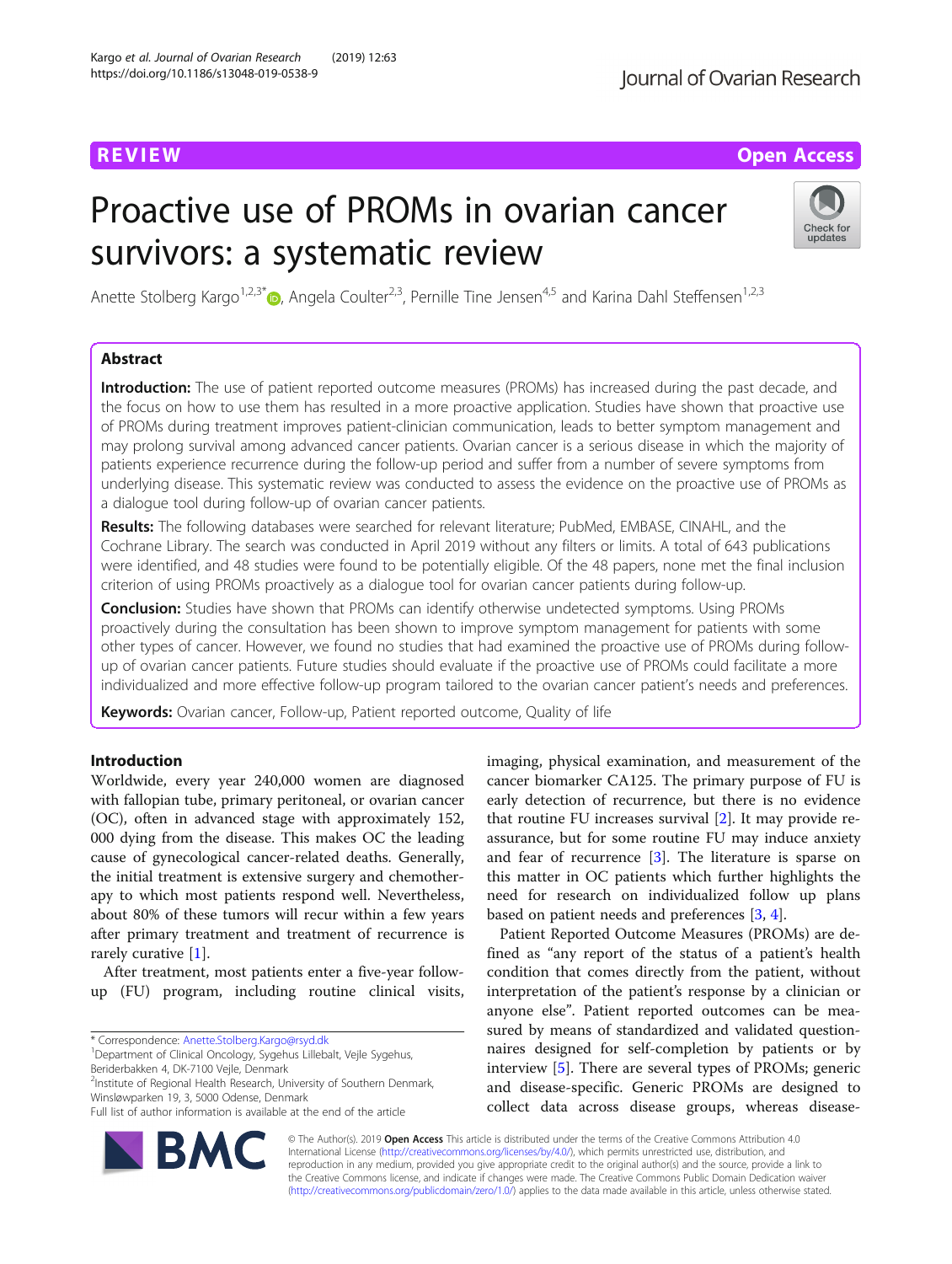specific PROMs are designed to collect data on outcomes of specific conditions or diagnoses [\[6](#page-6-0)]. Some PROMs combine generic and disease-specific elements to capture a broad assessment of the patient's health status. PROMs can be used to obtain information on physical, emotional, social, sexual, and cognitive functioning besides evaluating side effects or late effects, global health status, and quality of life (QoL). They are often used in clinical trials to monitor health status and QoL before, during, and after treatments to measure patientrelated, subjective outcomes secondary to primary endpoints such as survival.

During the past decade, there has been increased interest in using PROMs in routine practice to monitor patient symptoms during treatment. Their use for clarifying patient needs and monitoring late side effects in long-term survivors has received less attention [\[7](#page-6-0)]. Evidence from various cancer diagnoses suggests that the use of PROMs during a clinical visit may improve clinician-patient communication by focusing on issues of greater concern to the patient without prolonging the visit [\[8](#page-6-0)]. There is also evidence that clinicians often underestimate late side-effects [\[9,](#page-6-0) [10](#page-6-0)]. Use of PROMs as a dialogue tool, alongside blood samples and imaging, may provide clinicians with more valid and comprehensive knowledge of the patient's problems [[11\]](#page-6-0). A recent study suggested that active use of PROMs during advanced cancer treatment may even prolong survival [[12](#page-6-0)].

We were specifically interested in the potential use of PROMs to improve follow-up care for ovarian cancer survivors. We therefore undertook a systematic review to determine what is already known about proactive use of PROMs as a dialogue tool during follow-up of these patients.

#### Methods

### Data sources and search strategy

We conducted a systematic review to assess the proactive use of PROMs as a dialog or screening tool during followup of patients after completion of active treatment (e.g. surgery and chemotherapy) for OC. The review was conducted according to Preferred Reporting Items for Systematic Reviews and Meta-analyses (PRISMA) [[13](#page-6-0), [14\]](#page-6-0).

During April 2019 a systematic search was conducted by author AK searching the following databases: PubMed, CINAHL, EMBASE, and the Cochrane Library. Relevant articles published between 1974 to April 2019 were identified. Search strategy in PubMed combining Mesh term "Ovarian Neoplasms", "Patient Reported Outcome Measures", "Patient Outcome Assessment", "Health Care Surveys" and key words "Ovarian Cancer", "ovarian neoplasms", "patient outcome assessment" and "patient reported outcome".

The search terms derived after advice from a research librarian and an advisory group including all co-authors who also helped identify additional "grey literature" of relevance to the research question. No filters were applied. The search strategy for databases PubMed, EMBASE, CINAHL and The Cochrane Library is available in Additional file [1.](#page-5-0) Titles and abstracts of studies retrieved from the search were screened by AK. Reference lists were manually screened to identify additional papers.

#### Study selection

Articles were considered eligible if the study participants were OC patients and the proactive use of one or more PROMs during FU was involved. Proactive use of a PROM is defined as data reported by a patient, presented to the clinical staff, and used actively during the consultation as a dialogue tool between patient and clinician.

Studies describing the development of PROMs or PROMs used as a primary or secondary outcome in clinical trials were excluded. Studies were also excluded if PROMs were used to assess the eligibility of patients for chemotherapy, or if they were used to retrospectively identify coping strategies or late side effects with no proactive use.

Review papers were examined for potentially eligible studies that might have been missed in the search strategy. Studies involving multiple cancer sites were excluded if data on OC were not presented separately.

#### Identification of relevant articles

The titles and abstracts of all retrieved papers were evaluated to determine the relevance of the study. Full texts were retrieved and examined in case the abstract alone did not provide sufficient information.

### Data extraction

All potentially eligible studies were screened by reviewer AK. Data were extracted on publication details (author, year and country of study, study design, intervention, and sample size) and all PROM-specific data (type of PROM, how and when used) were entered into a predesigned form.

#### Results

The search led to the identification of 643 studies, and after removal of duplicates a total of 337 abstracts were selected for detailed examination (Fig. [1\)](#page-2-0). Forty-eight titles/ abstracts met the initial selection criteria and full texts of these were obtained for the assessment of eligibility.

Data extraction was performed on the 48 potentially eligible studies, none of which met the final inclusion criterion of using PROMs proactively as a dialogue tool in the follow-up care of OC patients. These papers were excluded for the following reasons: literature review on the use of PROMs  $(n = 10)$ ; description of PROM development, papers showing OC data combined with other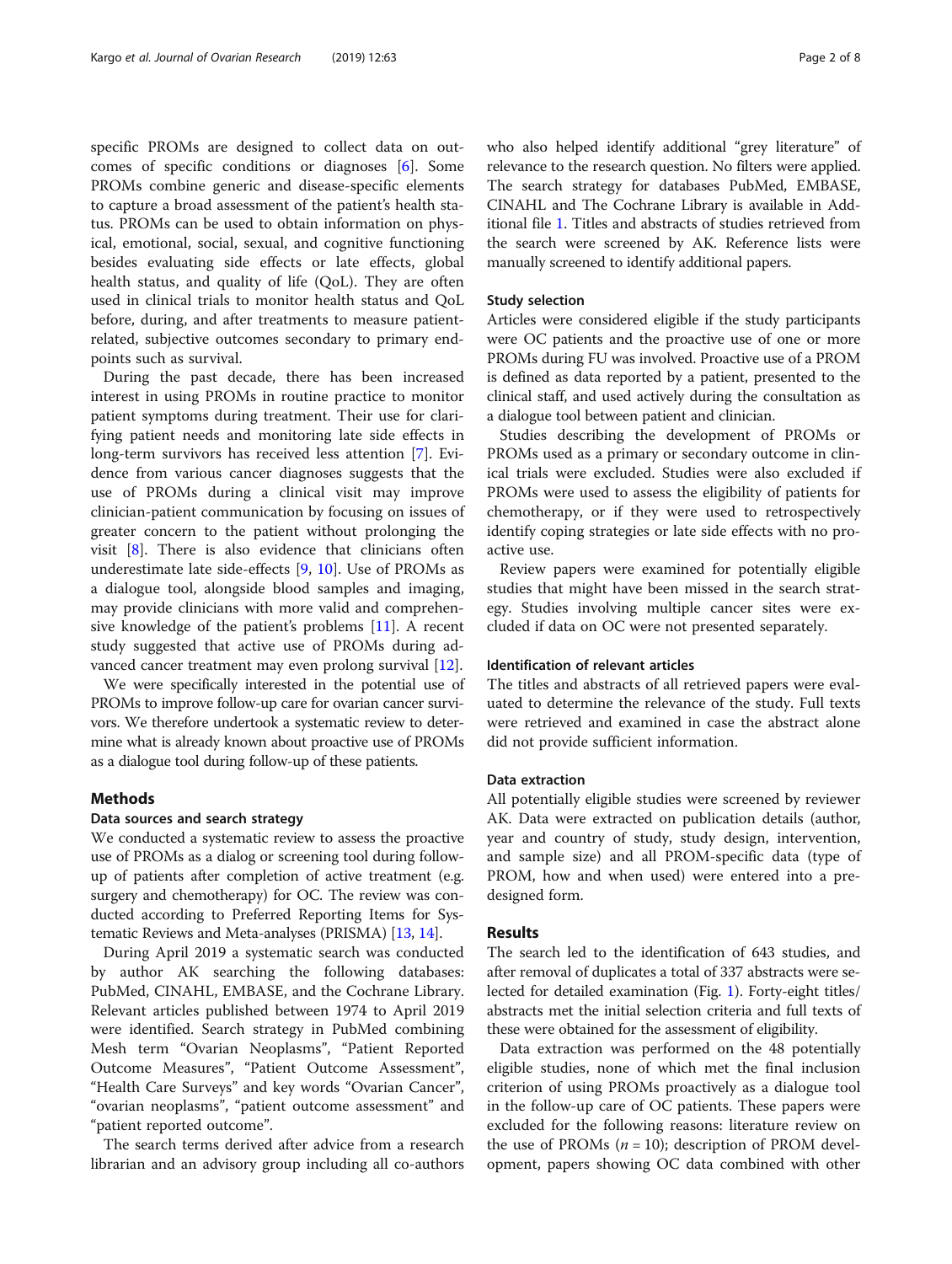<span id="page-2-0"></span>

cancers, and PROMs used to evaluate a specific intervention  $(n = 19)$ ; surveys investigating clinical staff's opinion regarding the use of PROMs  $(n=3)$ ; studies where PROMs were used to assess the patient's perspective on QoL, or for obtaining prognostic information on life expectancy where the data collected were not used proactively in the care of individual patients  $(n = 16)$ . The search and selection process is shown in Fig. 1. Characteristics of the studies and reason for exclusion are summarized in Table [1.](#page-3-0)

We found no studies that proactively used PROMs during follow-up care after ovarian cancer treatment and therefore no qualitative synthesis was applied.

# **Discussion**

We searched for studies involving the proactive use of PROMs during follow-up after ovarian cancer treatment but found none. Most studies identified were trials evaluating the effect of specific interventions of OC. PROMs have traditionally been used in observational studies and clinical trials to measure the long-term effect of an intervention or to capture toxicity of new therapies. For some other types of cancer the application of PROMs is progressing from being purely a research tool

to monitor side effects in clinical trials, to being used proactively in clinical practice for monitoring symptoms during treatment. By incorporating patients' assessments and priorities in care management it has revealed a higher frequency of unmet needs that otherwise might have been un-recognized [[3,](#page-6-0) [10,](#page-6-0) [61](#page-7-0)].However, we found no evidence that this application of PROMs has been tested with OC patients.

de Rooij et al. performed a randomized trial aiming to assess long-term impact of an automatically generated Survivorship Care Plan (SCP) in ovarian cancer patients. The author found that ovarian cancer patients provided with a SCP did not report increased satisfaction with information provision or care [[45](#page-7-0)]. This highlights that optimal follow up plans should be individualized and tailored for each patient and not a automatically predefined tool for all patients.

A recent study has shown that pro-active use of PROMs during treatment improves the QoL of cancer patients [[56\]](#page-7-0). Detmar et al. conducted a randomized clinical trial with patients receiving palliative chemotherapy for different cancer types. Incorporating PROM assessments into clinical practice during treatment and actively using them during the consultation improved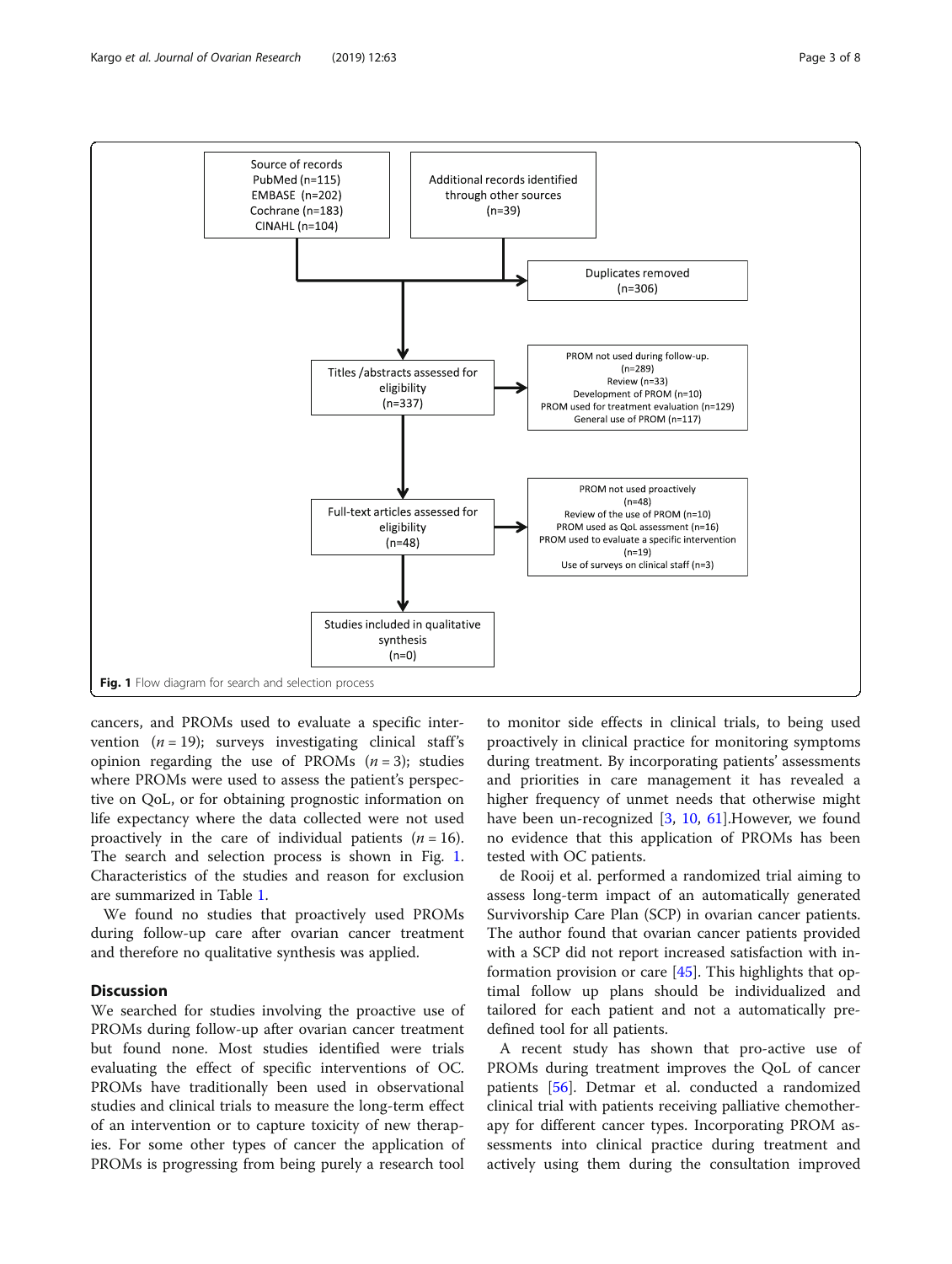# <span id="page-3-0"></span>Table 1 Characteristics of studies and reasons for exclusion

| Study                               | Aim and reason for exclusion                                                                                                                                                                                                                                                                 |
|-------------------------------------|----------------------------------------------------------------------------------------------------------------------------------------------------------------------------------------------------------------------------------------------------------------------------------------------|
| Velikova G et al. 2004 [10]         | Evaluated the effectiveness of active use of a PROM during treatment and the effect on QoL. This study was<br>performed on mixed cancer sites and data on OC patients were not reported separately. PROMs were primarily<br>used during active treatment.                                    |
| Hess LM et al. 2012 [15]            | Review assessed published literature regarding Health Related QoL among ovarian cancer patients. Reported no<br>studies using PROMs actively during FU.                                                                                                                                      |
| Hilpert F et al. 2018 [16]          | Review examined the current status regard the use of PROM in clinical trials. Highlight that PROM has potential<br>to be used in decision making. Find that PROM most likely will become more important in clinical trials.                                                                  |
| Wiering B et al. 2017 [17]          | Review assessed the extent to which patients were involved in the development of PROMs and if patients<br>involvement has increased over time. They reported no studies using PROMs actively over time.                                                                                      |
| Preston N et al. 2015 [18]          | Review assessed different PROMs used in gynecological oncology in order to identify the most appropriate<br>PROM. No studies reported using PROMs actively during FU.                                                                                                                        |
| Clarke T et al. 2014 [19]           | Review compared the benefits of different follow-up strategies in patients with OC. Found one randomized<br>controlled trail regarding follow-up strategies. Highlights the needs for new trails aiming to investigate in<br>different types of FU. Found no study that used PROMs actively. |
| Kew F et al. 2011 [20]              | Review compared the potential benefits of different follow-up strategies in OC survivors. Highlights the needs<br>for trails comparing different FU programs with focus on QoL, survival and cost. Found no studies using PROMs<br>during FU.                                                |
| Zikos et al. 2016 [21]              | Review assessed whether Health Related QoL could provide prognostic information among OC survivors. No<br>studies used PROMs actively during FU.                                                                                                                                             |
| Ahmed-Lecheheb et al. 2016 [22]     | Review examined the literature measuring QoL in patients who survived OC. Find that OC survivors experience a<br>wide range of sequelae that have a negative impact on QoL. Found no studies using PROMs actively.                                                                           |
| Detmar SB et al. 2002 [23]          | Examined the effect of using PROMs on communications between clinician and patients during active palliative<br>treatment. This study was performed on mixed cancer sites. Study excluded because PROMs were used during<br>treatment and data on OC patients were not reported separately.  |
| King MT et al. 2018 [24]            | Aimed to review and validate MOST, a new PROM for OC patients with relapse. PROM used during treatment.<br>MOST can be used to measure symptom benefit and burden during treatment. PROM were not used during FU.                                                                            |
| McCorkle R et al. 2011 [25]         | Evaluated the effect of support for self-management; the patients were included shortly after surgery and the<br>intervention was applied during active treatment. The intervention was not offered during FU.                                                                               |
| Meraner V et al. 2012 [26]          | Assessed the course of depressive symptoms, anxiety, fatigue and QoL in patients with OC over the course of<br>chemotherapy and for the 2 first aftercare visits. PROMs were used during treatment and it is unclear if PROMs<br>was used actively and the study was therefore excluded.     |
| Beesley VL et al. 2013 [27]         | Aimed to identify risk factors for future unmet needs after first-line treatment for OC. PROMs were used during<br>FU, but the pro-actively use of PROMs is unclear and the study was excluded.                                                                                              |
| Stewart DE et al. 2001 [28]         | Study designed to learn more about self-management of physical health and QoL of OC survivors. Participants<br>had been at least 2 years without treatment. PROMs were used anonymously and not used actively.                                                                               |
| Bodurka-Bevers D et al. 2000 [29]   | Assessed the prevalence of anxiety and depressive symptoms and QoL problems in OC patients. PROMs were<br>not used proactively.                                                                                                                                                              |
| Greimel E et al. 2011 [30]          | Aimed to compare QoL in long-term OC survivors with short-term survivors. PROMs were not used proactively.                                                                                                                                                                                   |
| Liavaag AH et al. 2007 [31]         | Aimed to explore fatigue, QoL, and somatic and mental morbidity between OC with and without relapse.<br>PROMs were not used actively.                                                                                                                                                        |
| Matei D et al. 2009 [32]            | Compared late effects of treatment on physical well-being between OGCT survivors and matched controls.<br>PROMs were not used proactively.                                                                                                                                                   |
| Mercieca-Bebber RL et al. 2017 [33] | Investigated if low QoL among OC survivors was associated with earlier study drop out. PROMs were used<br>during FU, but were not used actively.                                                                                                                                             |
| Guidozzi F. 1993 [34]               | Interviewed OC survivors regarding the impact of OC on their QoL. How the answers were used is unclear and<br>the study was removed.                                                                                                                                                         |
| Chase DM et al. 2011 [35]           | This paper is an overview of the state of the science of QoL measurement in clinical management. Found no<br>studies using PROMs actively.                                                                                                                                                   |
| Williams LA et al. 2013 [36]        | Aimed to develop a new questionnaire for OC patients. Patients were involved in the development of a<br>questionnaire. Their response was not used proactively.                                                                                                                              |
| Greimel E et al. 2003 [37]          | Aimed to validate the EORTC QLQ-OV28 disease-specific questionnaire. PROMs were not used actively.                                                                                                                                                                                           |
| Snyder CF et al. 2009 [38]          | Focus on implementing PROMs in the clinical setting in general, and not on using PROMs proactively.                                                                                                                                                                                          |
| Bördlein-Wahl I et al. 2009 [39]    | Described the general knowledge of PROMs from a clinician, patient, and scientist point of view. PROMs were<br>not used actively.                                                                                                                                                            |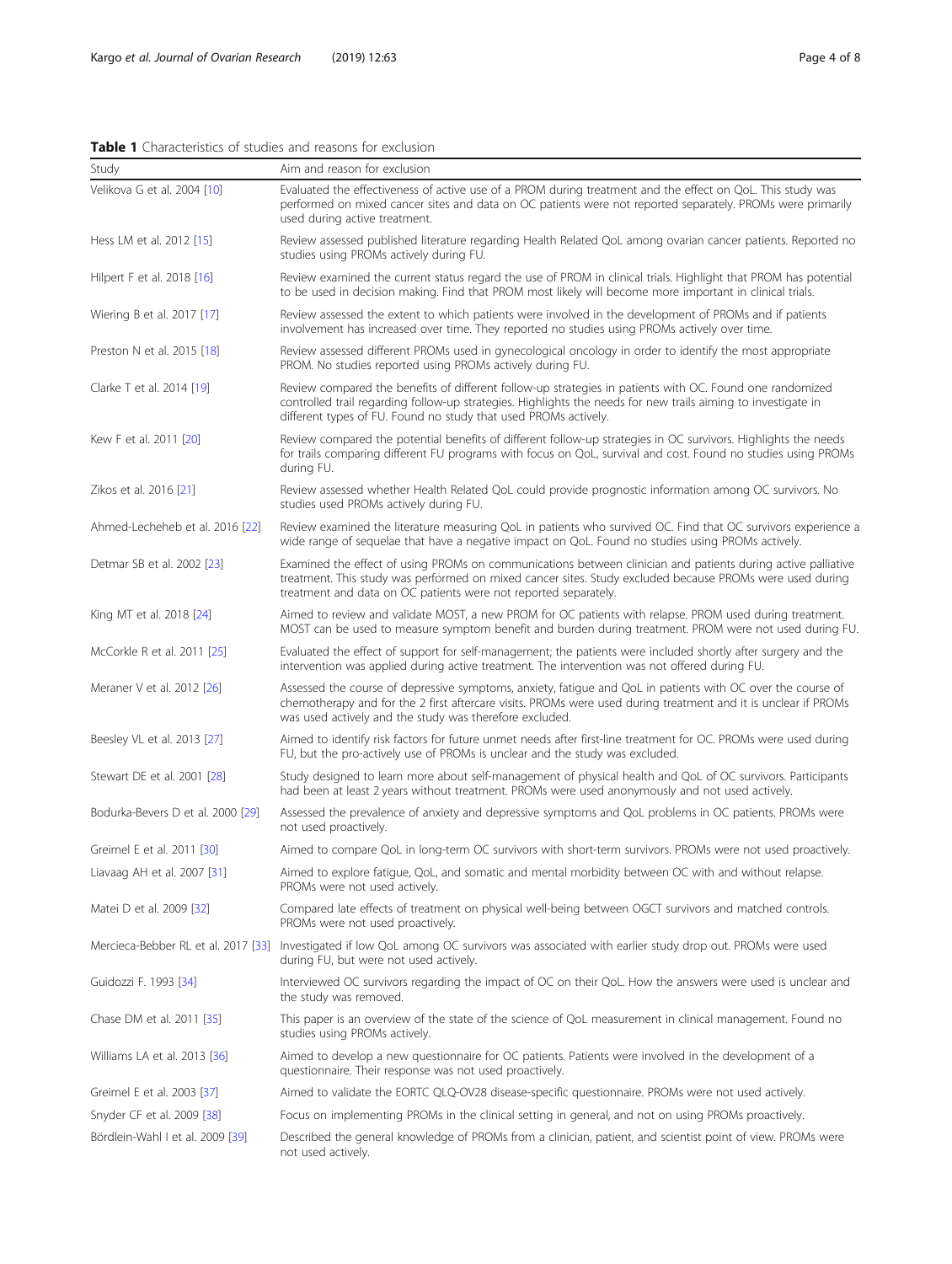Table 1 Characteristics of studies and reasons for exclusion (Continued)

| Study                               | Aim and reason for exclusion                                                                                                                                                                                   |
|-------------------------------------|----------------------------------------------------------------------------------------------------------------------------------------------------------------------------------------------------------------|
| Roncolato FT et al. 2017 [40]       | Investigated whether baseline QoL score would be prognostic. PROMs were used to assess the effect of an<br>intervention but not used proactively.                                                              |
| Jensen RE et al. 2016 [41]          | Accompanies the editorial of E. Basch et al. [42]. PROMs were used to detect change in QoL score and to<br>optimize symptom management during active treatment.                                                |
| Du Bois A et al. 2005 [43]          | Aimed to evaluate if standard care quidelines were followed among OC patients. Surveys were used in clinicians<br>and not OC patients.                                                                         |
| Madalinska JB et al. 2007 [44]      | Aimed to investigate if baseline characteristic can predict surgery outcome. PROMs were not used proactively.                                                                                                  |
| De Rooij BH et al. 2017 [45]        | Aimed to assess the effect of survivorship care plans. PROMs were used during FU but were not used<br>proactively.                                                                                             |
| Phillips KA et al. 2004 [46]        | Used PROMs to investigate if gatekeeper requirements are associated with the utilization of cancer screening,<br>not specific OC patients. PROMs were not used pro-actively.                                   |
| Beesley VL et al. 2018 [42]         | Aimed to identify coping strategies, used by OC survivors. PROM were used to assess their QoL but not used<br>proactively.                                                                                     |
| Cesario SK et al. 2010 [47]         | Aimed to identify OC patients' worries and fears. PROMs were collected among OC survivors once and not used<br>proactively.                                                                                    |
| Keim-Malpass J et al. 2017 [48]     | PROMs used to identify physical and psychosocial problems at different time points during treatment.                                                                                                           |
| Oberguggenberger A et al. 2016 [49] | PROMs used to identify physical problems after genetic BRCA testing. PROMs were not used actively.                                                                                                             |
| Stukenborg GJ et al. 2016 [50]      | Score of PROMs were used to estimate if patients should be given palliative or more aggressive treatment. This<br>study was performed on mixed cancer sites. Data on OC patients were not reported separately. |
| Rietveld M et al. 2016 [51]         | PROMs used to measure the satisfaction with information provided at the time of diagnosis. PROMs were not<br>used pro-actively.                                                                                |
| Beesley VL et al. 2011 [52]         | PROMs used to identify the amount of physical activity after diagnosis of OC. PROMs were not used proactively.                                                                                                 |
| Greimel E et al. 2019 [53]          | PROMs were not used proactively. Describes that PROM can provide important information regard patients QoL<br>during treatment.                                                                                |
| Pearman TP et al. 2018 [54]         | Evaluated the if the use of a single question "I am bothered by side effects of treatment" in different cancer sites<br>is associated with clinical reported adverse events. PROM were not used proactively.   |
| Astrup GL et al. 2017 [55]          | Used PROMs to identify patients at risk of developing symptoms during active treatment, but PROMs were not a<br>part of the FU program. This study was performed on mixed cancer sites.                        |
| Basch E et al. 2016 [56]            | Evaluated the use of PROMs in different cancer sites as a screening tool, for symptom management during<br>treatment.                                                                                          |
| Anderson RT et al. 2019 [57]        | PROM were not used proactively but used to predict QoL after cancer diagnosis.                                                                                                                                 |
| Hilarius DL et al. 2008 [58]        | This study was performed on mixed cancer sites. Study excluded because PROMs were collected during<br>treatment and data on OC patients were not reported separately.                                          |
| Shalowitz D. 2015 [59]              | Used questionnaires to investigate prognostic issues among clinician.                                                                                                                                          |
| Kew FM et al. 2006 [60]             | Aimed to investigate current practice regarding FU of OC patients. PROMs were not used pro-actively.                                                                                                           |

patient-clinician communication with the potential to increase the awareness of patient needs [[23](#page-6-0)]. The majority of participants were breast cancer patients receiving first line palliative chemotherapy. This population represents a group with a poor prognosis. These findings were supported by those from a randomized clinical trial involving 766 patients with solid tumors assessed by PROMs during active cancer treatment. Routine collection of PROM data was associated with improved survival by a median of 5 months, suggesting that proactive monitoring helps the clinician to intervene before symptoms cause complications [[12\]](#page-6-0). The participants were recruited between 2007 and 2011, and they had different metastatic cancer types (mainly genitourinary cancer), with a poor prognosis. Such a long time frame for enrollment may have involved a change of treatment, which could have impacted on survival and burden of symptoms. However, the patients completing PROMs received chemotherapy for a longer period than those receiving usual care. This illustrates the potential of PROMs to detect otherwise unrecognized symptoms during treatment in order to prevent serious events at a later stage.

Hansen et al. found that cancer patients experienced a variety of unmet needs during treatment but also during follow-up, and highlights that the patients indicated that they did not received the support that they needed during follow-up. Unmet needs have an important influence on QoL and PROMs used as a screening tool may reveal patients' perceived unmet need. Interventions to reduce these unmet needs could enhance patient's quality of life [[62\]](#page-7-0). Ploos van Amstel et al. aimed to explore distress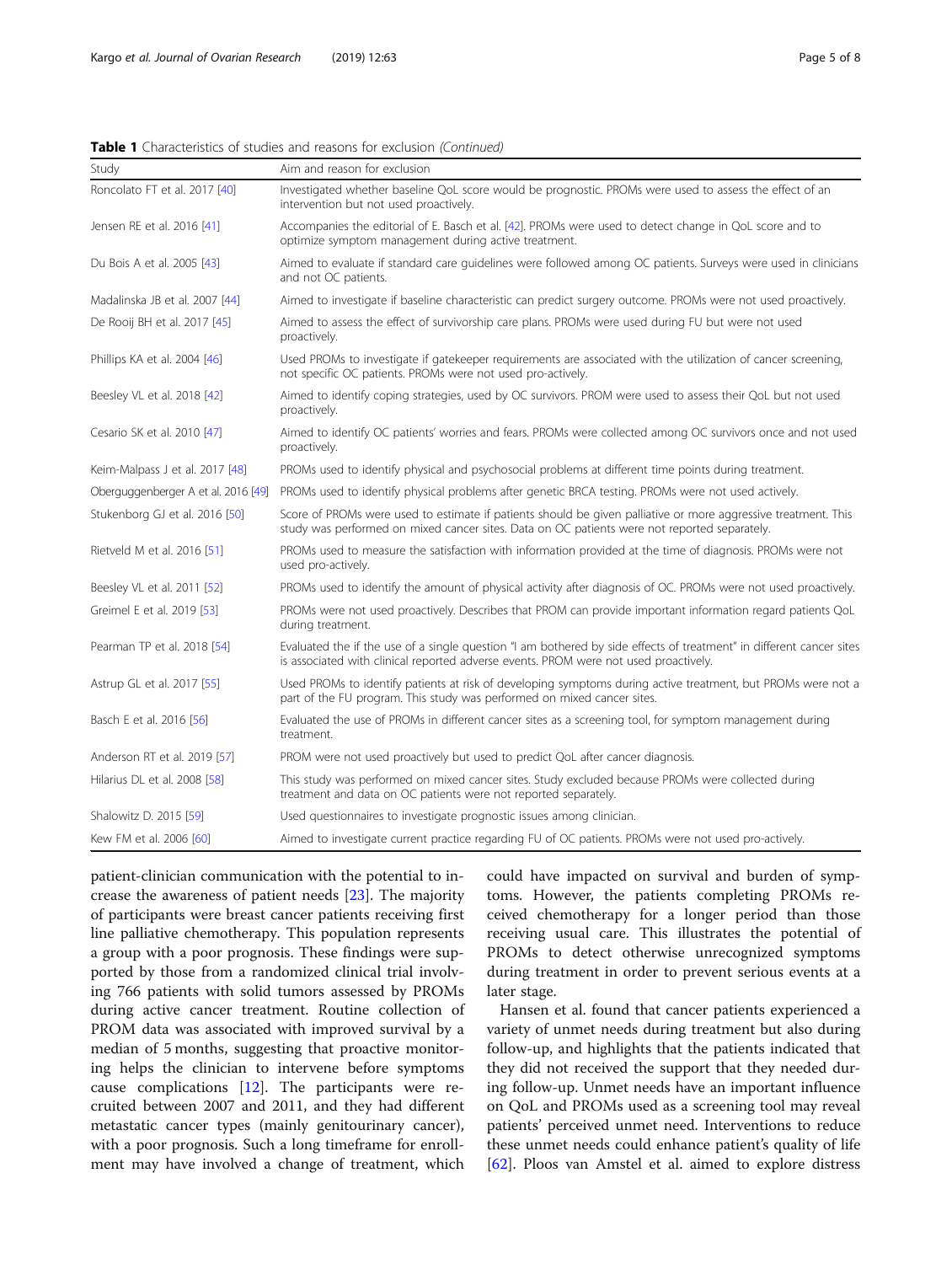<span id="page-5-0"></span>and quality of life in ovarian cancer patients' during and after treatment, with a mean time since surgery of 3.3 years. The authors found that a third of the participants' expressed distress. Almost half of the patients with distress indicated that they wanted a referral to a professional [\[63](#page-7-0)]. Their findings indicate that ovarian cancer survivors undergo distress and experience symptoms years after they have finished treatment. If PROMs were used proactively during follow-up this could potentially address patients' needs and lead to higher satisfaction and improved QoL.

Velikova et al. found that if PROM results were shared with physicians before the clinical encounter, discussions of symptoms took place more frequently compared with the control group. A third of the patients were diagnosed with gynecologic cancer, and PROMs were primarily used during active treatment. Only 2 (1%) participants completed PROMs during follow up. It is unclear if they had gynecologic cancer and the findings are not presented separately. This study adds weight to the conclusion that good communication between clinician and patient should be central to the management of cancer patients. Further, the improved communication resulted in better QoL and emotional functioning for some patients [[10\]](#page-6-0). Howell et al. also reported that if the QoL score was shared with the clinician before the consultation, the level of discussion on emotional and psychosocial issues increased [\[64](#page-7-0)].

Many studies have investigated the QoL of OC survivors, late side effects, coping strategies, and many other outcomes over time. If PROMs are collected and used actively during treatment, a positive effect on patientclinician communication, improved QoL, and a better symptom management during treatment is described. The current model for FU of OC patients is characterized by pre-scheduled visits and mainly concerns standard procedures without necessarily taking the patients' needs and preferences into account. Pre-scheduled visits may take place at a time when the patient is asymptomatic and thereby induce false reassurance. The value of the standard approach to FU is uncertain, and it is not evidence based. Because of the poor prognosis of OC patients in case of relapse, it is essential to optimize the FU program to focus on what matters most to the patient. Furthermore, pro-active use of PROMs will help ensure that patients are met on their own premises and that the time spent during the consultation is used to help the patient with the problems that bother them the most.

Although interest in collecting PROMs in clinical trials and using them actively as a screening or dialogue tool during treatment is growing, our literature search shows that unfortunately, there is not much experience with this for the benefit of ovarian cancer patients. If PROMs are used proactively during consultations, the visit can

be tailored to match the individual patient's preferences and needs. This may be a new approach to routine collection of PROMs to improve patient centered care and individualized treatment.

We are aware of the limitations of this review. Although we used a comprehensive search strategy, it is still possible that some studies may have been missed. Also, data extraction was performed by only one reviewer who made all decisions about inclusion and exclusion. Lastly, it should be noted that any studies published after 14th of April 2019 were not considered in this paper.

## Conclusion

To our knowledge, no studies have used PROMs as a screening or dialogue tool for ovarian cancer survivors during follow-up. The use of PROMs with these patients may help identify otherwise undetected symptoms and improve the management of late side effects. Proactive use of PROMs during follow-up may enhance patient involvement leading to increased satisfaction with care. We believe there is a strong case for further research into this approach to improve the quality of follow-up care of ovarian cancer survivors.

# Additional file

[Additional file 1:](https://doi.org/10.1186/s13048-019-0538-9) Seach strategy for databases PubMed, Embase, CINAHL and The Cochrane Library. (DOCX 21 kb)

#### Abbreviations

FU: Follow-up; OC: Ovarian Cancer; PROMs: Patient Reported Outcome Measures; QoL: Quality of Life; SCP: Survivorship Care Plan

#### Acknowledgements

We thank Karin Larsen for linguistic editing of the manuscript.

#### Authors' contributions

All authors were a major contributor in writing this manuscript, and all have helped identify additional "gray literature". All co-authors has read and approved the final manuscript.

#### Funding

As a PhD student Anette Stolberg Kargo received funding from The Danish Cancer Society. The funder played no role in the design in the undertaking of the review or in writing the manuscript.

#### Availability of data and materials

All data generated during this study are included in this published article in Table [1](#page-3-0) and in supplementary material.

#### Ethics approval and consent to participate

Not applicable.

#### Consent for publication

Not applicable.

#### Competing interests

The authors declare that they have no competing interests.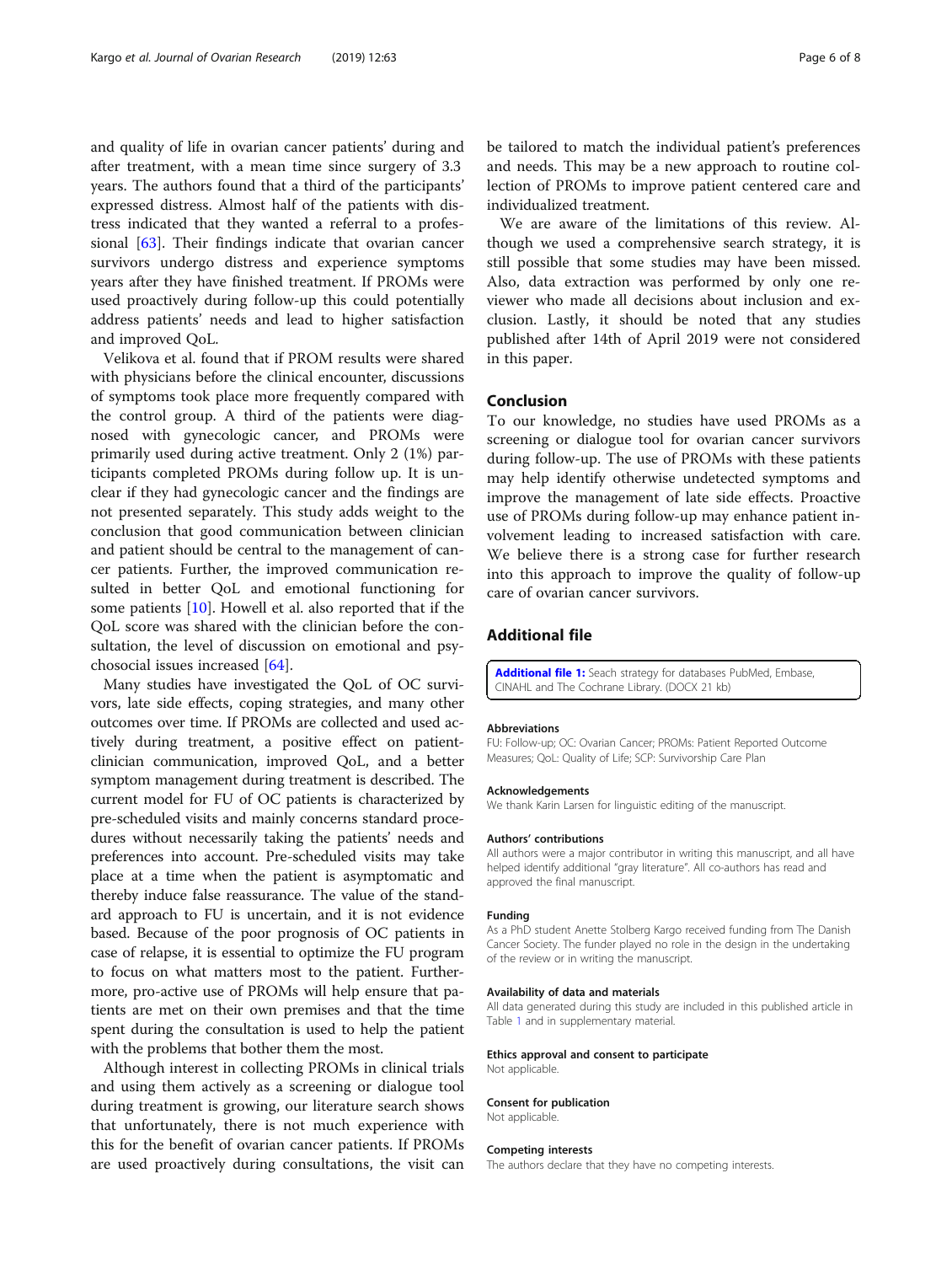### <span id="page-6-0"></span>Author details

<sup>1</sup>Department of Clinical Oncology, Sygehus Lillebalt, Vejle Sygehus, Beriderbakken 4, DK-7100 Vejle, Denmark. <sup>2</sup>Institute of Regional Health Research, University of Southern Denmark, Winsløwparken 19, 3, 5000 Odense, Denmark. <sup>3</sup>Center for Shared Decision Making, Sygehus Lillebalt, Vejle Sygehus, Beriderbakken 4, 7100 Vejle, Denmark. <sup>4</sup>Department of Gynaecology and Obstetrics, Odense University Hospital, J. B. Winsløws Vej 4, 5000 Odense, Denmark. <sup>5</sup>Department of Clinical Research, University of Southern Denmark, Winsløwparken 19, 3, 5000 Odense, Denmark.

#### Received: 25 November 2018 Accepted: 4 July 2019 Published online: 15 July 2019

#### References

- 1. International Agency for Research on Cancer. Global cancer statistics 2012. . Accessed.
- 2. Rustin GJ, van der Burg ME, Griffin CL, et al. Early versus delayed treatment of relapsed ovarian cancer (MRC OV05/EORTC 55955): a randomised trial. Lancet (London, England). 2010;376(9747):1155–63.
- 3. Dahl L, Wittrup I, Vaeggemose U, Petersen LK, Blaakaer J. Life after gynecologic cancer--a review of patients quality of life, needs, and preferences in regard to follow-up. Int J Gynecol Cancer. 2013;23(2):227–34.
- 4. Olesen ML, Hansson H, Ottesen B, Thranov IR, Thisted LB, Zoffmann V. The psychosocial needs of gynaecological cancer survivors: A framework for the development of a complex intervention. Eur J Oncol Nurs. 2015;19(4):349–58.
- 5. FDA. Guidance for Industry Patient-Reported Outcome Measures. Use in medical product development to support labeling claims. Clin FED Regist. 2009;2009:1–39.
- 6. Coulter A PC, Peters M, Fitzpatrick R. Cancer PROMs: a scoping study. Macmillan Cancer Support; 2015.
- 7. Lockwood-Rayermann S. Survivorship issues in ovarian cancer: a review. Oncol Nurs Forum. 2006;33(3):553–62.
- 8. Berry DL, Blumenstein BA, Halpenny B, et al. Enhancing patient-provider communication with the electronic self-report assessment for cancer: a randomized trial. J Clin Oncol. 2011;29(8):1029–35.
- 9. Sepucha KR, Levin CA, Uzogara EE, Barry MJ, O'Connor AM, Mulley AG. Developing instruments to measure the quality of decisions: early results for a set of symptom-driven decisions. Patient Educ Couns. 2008;73(3):504–10.
- 10. Velikova G, Booth L, Smith AB, et al. Measuring quality of life in routine oncology practice improves communication and patient well-being: a randomized controlled trial. J Clin Oncol. 2004;22(4):714–24.
- 11. Hess LMP, Stehman FBMD. State of the science in ovarian Cancer quality of life research: A systematic review. Int J Gynecol Cancer. 2012;22(7):1273–80.
- 12. Basch E, Deal AM, Dueck AC, et al. Overall survival results of a trial assessing patient-reported outcomes for symptom monitoring during routine Cancer treatment. Jama. 2017;318(2):197–8.
- 13. Liberati A, Altman DG, Tetzlaff J, et al. The PRISMA statement for reporting systematic reviews and meta-analyses of studies that evaluate health care interventions: explanation and elaboration. J Clin Epidemiol. 2009;62(10):e1–34.
- 14. Moher D, Liberati A, Tetzlaff J, Altman DG. Preferred reporting items for systematic reviews and meta-analyses: the PRISMA statement. J Clin Epidemiol. 2009;62(10):1006–12.
- 15. Hess LM, Stehman FB. State of the science in ovarian cancer quality of life research: a systematic review. Int J Gynecol Cancer. 2012;22(7):1273–80.
- 16. Hilpert F, Du Bois A. Patient-reported outcomes in ovarian cancer: are they key factors for decision making? Expert Rev Anticancer Ther. 2018;18(sup1):3–7.
- 17. Wiering B, de Boer D, Delnoij D. Patient involvement in the development of patient-reported outcome measures: a scoping review. Health Expect. 2017; 20(1):11–23.
- 18. Preston NJ, Wilson N, Wood NJ, Brine J, Ferreira J, Brearley SG. Patientreported outcome measures for use in gynaecological oncology: a systematic review. BJOG. 2015;122(5):615–22.
- 19. Clarke T, Galaal K, Bryant A, Naik R. Evaluation of follow-up strategies for patients with epithelial ovarian cancer following completion of primary treatment. Cochrane Database Syst Rev. 2014;(9).
- 20. Kew F, Galaal K, Bryant A, Naik R. Evaluation of follow-up strategies for patients with epithelial ovarian cancer following completion of primary treatment. The Cochrane database of systematic reviews. 2011;(6):Cd006119.
- 21. Zikos E, Coens C, Quinten C, et al. The added value of analyzing pooled health-related quality of life data: A review of the EORTC PROBE initiative. J Natl Cancer Inst. 2016;108(5).
- 22. Ahmed-Lecheheb D, Joly F. Ovarian cancer survivors' quality of life: a systematic review. J Cancer Surviv. 2016;10(5):789–801.
- 23. Detmar SB, Muller MJ, Schornagel JH, Wever LD, Aaronson NK. Healthrelated quality-of-life assessments and patient-physician communication: a randomized controlled trial. Jama. 2002;288(23):3027–34.
- 24. King MT, Stockler MR, O'Connell RL, et al. Measuring what matters MOST: validation of the measure of ovarian symptoms and treatment, a patientreported outcome measure of symptom burden and impact of chemotherapy in recurrent ovarian cancer. Quality of Life Research: An International Journal of Quality of Life Aspects of Treatment, Care & Rehabilitation. 2018;27(1):59–74.
- 25. McCorkle R, Jeon S, Ercolano E, Schwartz P. Healthcare utilization in women after abdominal surgery for ovarian cancer. Nurs Res. 2011; 60(1):47–57.
- 26. Meraner V, Gamper EM, Grahmann A, et al. Monitoring physical and psychosocial symptom trajectories in ovarian cancer patients receiving chemotherapy. BMC Cancer. 2012;12:77.
- 27. Beesley VL, Price MA, Webb PM, et al. Changes in supportive care needs after first-line treatment for ovarian cancer: identifying care priorities and risk factors for future unmet needs. Psycho-oncology. 2013;22(7):1565–71.
- 28. Stewart DE, Wong F, Duff S, Melancon CH, Cheung AM. "what doesn't kill you makes you stronger": an ovarian cancer survivor survey. Gynecol Oncol. 2001;83(3):537–42.
- 29. Bodurka-Bevers D, Basen-Engquist K, Carmack CL, et al. Depression, anxiety, and quality of life in patients with epithelial ovarian cancer. Gynecol Oncol. 2000;78(3 Pt 1):302–8.
- 30. Greimel ER, Bjelic-Radisic V, Pfisterer J, et al. Toxicity and quality of life outcomes in ovarian cancer patients participating in randomized controlled trials. Support Care Cancer. 2011;19(9):1421–7.
- 31. Liavaag AH, Dorum A, Fossa SD, Trope C, Dahl AA. Controlled study of fatigue, quality of life, and somatic and mental morbidity in epithelial ovarian cancer survivors: how lucky are the lucky ones? J Clin Oncol. 2007; 25(15):2049–56.
- 32. Matei D, Miller AM, Monahan P, et al. Chronic physical effects and health care utilization in long-term ovarian germ cell tumor survivors: a gynecologic oncology group study. J Clin Oncol. 2009;27(25):4142–9.
- 33. Mercieca-Bebber RL, Price MA, Bell ML, King MT, Webb PM, Butow PN. Ovarian cancer study dropouts had worse health-related quality of life and psychosocial symptoms at baseline and over time. Asia Pac J Clin Oncol. 2017;13(5):e381–8.
- 34. Guidozzi F. Living with ovarian cancer. Gynecol Oncol. 1993;50(2):202–7.
- 35. Chase DM, Wenzel L. Health-related quality of life in ovarian cancer patients and its impact on clinical management. Expert Rev Pharmacoecon Outcomes Res. 2011;11(4):421–31.
- 36. Williams LA, Agarwal S, Bodurka DC, Saleeba AK, Sun CC, Cleeland CS. Capturing the patient's experience: using qualitative methods to develop a measure of patient-reported symptom burden: an example from ovarian cancer. J Pain Symptom Manag. 2013;46(6):837–45.
- 37. Greimel E, Bottomley A, Cull A, et al. An international field study of the reliability and validity of a disease-specific questionnaire module (the QLQ-OV28) in assessing the quality of life of patients with ovarian cancer. Eur J Cancer. 2003;39(10):1402–8.
- 38. Snyder CF, Aaronson NK. Use of patient-reported outcomes in clinical practice. Lancet (London, England). 2009;374(9687):369–70.
- 39. Bordlein-Wahl I, Hilpert F, Kohlmann T. Evaluating treatment from the point of view of the patient -PROs (patient-reported outcomes). Onkologie. 2009; 32(Suppl 1):18–20.
- 40. Roncolato FT, Gibbs E, Lee CK, et al. Quality of life predicts overall survival in women with platinum-resistant ovarian cancer: an AURELIA substudy. Ann Oncol. 2017;28(8):1849–55.
- 41. Jensen RE, Snyder CF. PRO-cision medicine: personalizing patient care using patient-reported outcomes. J Clin Oncol. 2016;34(6):527–9.
- 42. Beesley VL, Smith DD, Nagle CM, et al. Coping strategies, trajectories, and their associations with patient-reported outcomes among women with ovarian cancer. Support Care Cancer. 2018;26(12):4133–42.
- 43. Du Bois A, Rochon J, Lamparter C, Pfisterer J. Pattern of care and impact of participation in clinical studies on the outcome in ovarian cancer. Int J Gynecol Cancer. 2005;15(2):183–91.
- 44. Madalinska JB, van Beurden M, Bleiker EM, et al. Predictors of prophylactic bilateral salpingo-oophorectomy compared with gynecologic screening use in BRCA1/2 mutation carriers. J Clin Oncol. 2007;25(3):301–7.